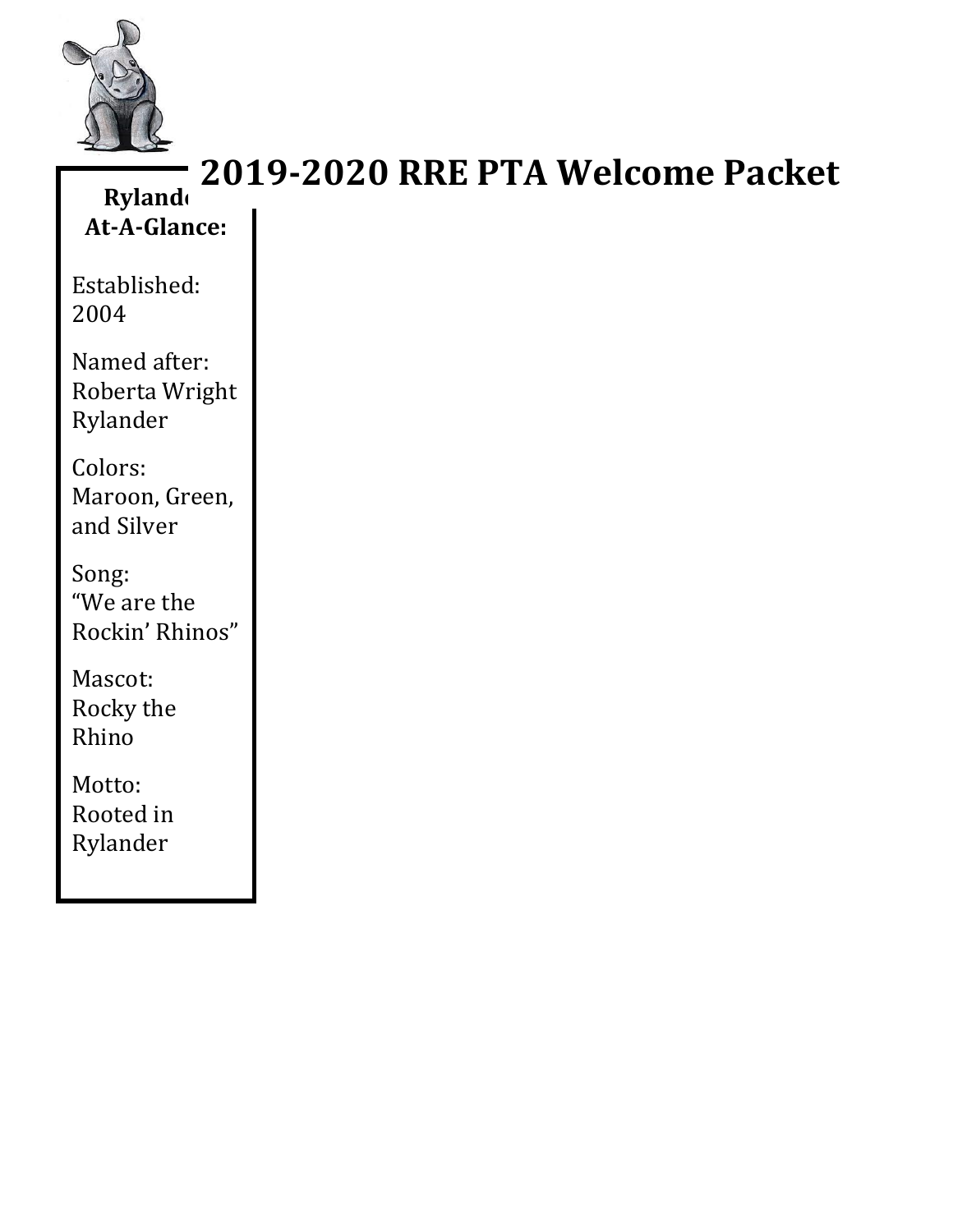

# $\bullet$ im the RRE Rhimo

## **2019-2020 PTA OFFICERS**

Your PTA

Membership money gives our wonderful school the funds to purchase all kinds of things like:

technology, teacher support, playground equipment, library needs, science lab equipment, classroom supplies, field trip expenses, and student

programs.

It does not mean you have to volunteer! It is, however, a wonderful show of support towards RRE.

President – Heather Culvey 1st VP of Programs – Melissa Kennedy 2nd VP of Membership – Brandy Williams 3rd VP of Fundraising – Angela Hoskins 4th VP of Volunteers – Lynette Beard Secretary – Orlanda Ogden Treasurer – Devon Hulyk

## **Inside the Welcome Packet…**

**Class Birthday List, Homeroom Parent, & Volunteer From** – Scan the QR code or click on the link to:

- Sign your child up to be included on the class birthday list.
- Sign up to receive updates about events and school happenings from your homeroom parent
- Sign up to volunteer and help the school!

**PTA Membership Form** - Support Rylander and join the PTA!

**Party Fund & Marquee Request Form** - Help contribute to the two class parties AND Wish that special little rhino a "Happy Birthday"

## **Stay Connected to the Rylander PTA!**

**Website –** [www.rrepta.org](http://www.rrepta.org/) **Facebook –** Rylander Elementary PTA **PTA email-** [ptarylander@gmail.com](mailto:ptarylander@gmail.com) **Remind Notifications –** text @ghhkc4c to 81010 PTA's mission is "To make every child's potential a reality by engaging and empowering families and communities to advocate for all children".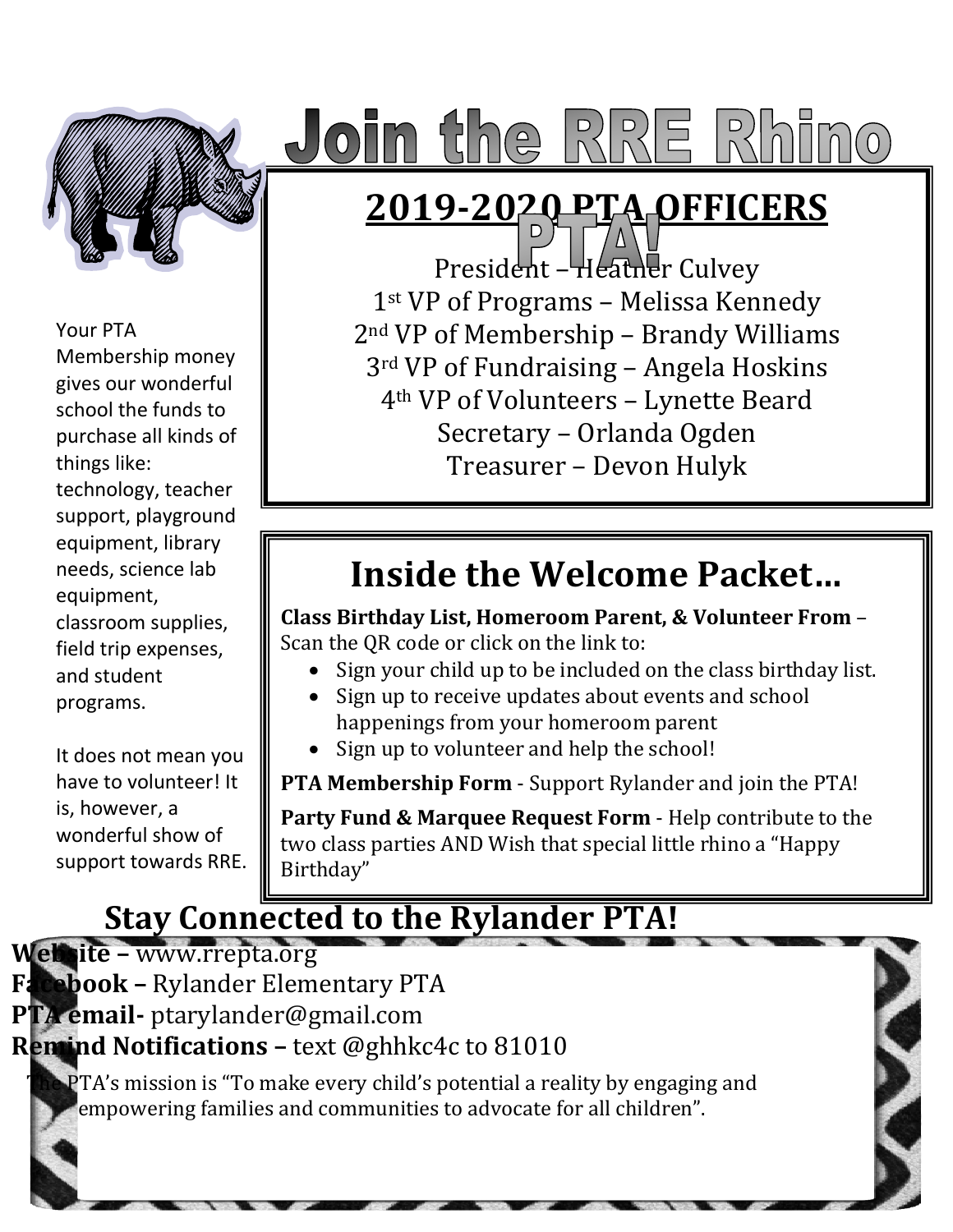Anyone can join the PTA! Each parent, grandparent, or any adult in your family is encouraged to join the PTA.

Support our RHINOS and join the PTA today! \*

Please contact Brandy Williams at ptarylander@gmail.com with any questions related to membership.

| Name:                                                                      | Name:                                                                                          |            |                   |  |
|----------------------------------------------------------------------------|------------------------------------------------------------------------------------------------|------------|-------------------|--|
| Phone:                                                                     | Phone:                                                                                         |            |                   |  |
| Address:                                                                   | Address:                                                                                       |            |                   |  |
| Email:                                                                     | Email:                                                                                         |            |                   |  |
|                                                                            |                                                                                                |            | Grade:            |  |
| Student's Name:<br><u> and Conserverse and Conserverse and Conserverse</u> |                                                                                                |            | Grade:            |  |
| Student's Name:<br><u> </u>                                                |                                                                                                |            | Grade:            |  |
|                                                                            |                                                                                                | <b>QTY</b> | <b>Total Paid</b> |  |
| Regular Membership @ \$9.00 per adult (\$4.50 Rylander                     |                                                                                                |            |                   |  |
| Local PTA, \$2.25 National PTA & \$2.25 State PTA)                         |                                                                                                |            |                   |  |
| Faculty Membership @ \$9.00 per adult (\$4.50 Rylander                     |                                                                                                |            |                   |  |
| Local PTA, \$2.25 National PTA & \$2.25 State PTA)                         |                                                                                                |            |                   |  |
| Texas PTA Honorary Life Member @ \$6.75*                                   |                                                                                                |            |                   |  |
| (*applies only to members who have received this award)                    |                                                                                                |            |                   |  |
| Cash or checks only, payable to RRE-PTA                                    |                                                                                                |            |                   |  |
| $\circ$ Cash                                                               |                                                                                                |            |                   |  |
| $\circ$ Check #                                                            |                                                                                                |            |                   |  |
|                                                                            | *If you ordered a school supply packet through the Rylander PTA, you received a PTA membership |            |                   |  |
| with                                                                       |                                                                                                |            | each              |  |

**packet ordered.**

Dear RRE Parents,

Each school year parents are asked to donate **\$5.00 per child** to establish a "Party Fund" which will help to cover the costs of the Winter and Spring parties that every Rylander student attends. The PTA also donates money to this fund in order to help with the overall costs. However, your contributions will give us the opportunity to plan celebrations that are more enjoyable for the children.

Thank you for helping make RRE a great place for our children!!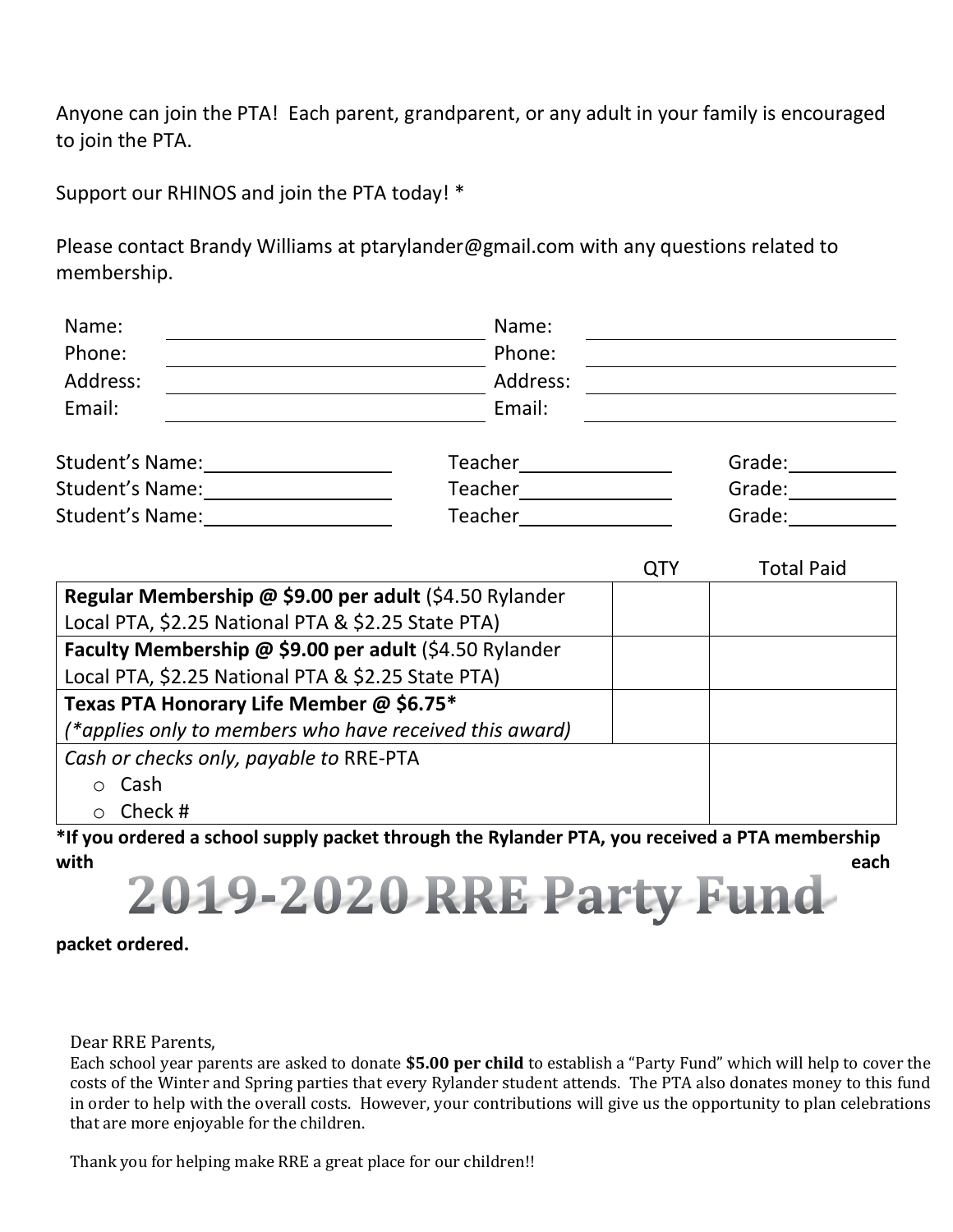Contact Alyssa Grade, RRE PTA Homeroom Coordinator, at [ptarylander@gmail.com](mailto:ptarylander@gmail.com) with any questions.

 **Please return the below portion of this letter, in a labeled envelope with your donation.**

### **2019-2020 RRE PARTY FUND DONATION**

| PARENT'S NAME: NAME: |                                                   |              |
|----------------------|---------------------------------------------------|--------------|
| <b>CHILD'S NAME</b>  | <b>TEACHER'S NAME</b>                             | <b>GRADE</b> |
|                      |                                                   |              |
|                      |                                                   |              |
|                      |                                                   |              |
| AMOUNT ENCLOSED: \$  |                                                   |              |
|                      | Please make checks payable to RRE PTA, thank you. |              |

## **RRE PTA Marquee Message Request**

**Say "Happy Birthday" to your child on the Rylander Elementary Marquee!**

- Advanced payment of **\$10 per message per child** is required and must accompany this form.
- Requests and payment must be received at least **2 weeks** in advance of the requested display date.
- Messages will be displayed for **3 calendar days** including date requested.
- PTA and school messages have top priority and the display of your message is subject to the amount of marquee space available. You will be notified if space is not available on the date you requested; in such case you may request an alternate date.
- Requestor/parent information will not be displayed.

Contact Michelle Brooks, Fundraising Events Chair, at [gotaryasnow@gmail.com](mailto:gotaryasnow@gmail.com) with any questions.

 **Please return the below portion of this letter, in a labeled envelope with your donation.**

### **2019-2020 MARQUEE MESSAGE REQUEST**

**Please print (clearly) your child's name on the line below.**

| Name:                                             |                                                                                    | Birthday/Requested display date: |  |        |  |  |
|---------------------------------------------------|------------------------------------------------------------------------------------|----------------------------------|--|--------|--|--|
| Parent's name:                                    |                                                                                    |                                  |  | Email: |  |  |
| Signature:                                        |                                                                                    |                                  |  |        |  |  |
|                                                   | AMOUNT ENCLOSED: \$ _______ CASH: _______ CHECK #: ________ Received By: _________ |                                  |  |        |  |  |
| Please make checks payable to RRE PTA, thank you. |                                                                                    |                                  |  |        |  |  |